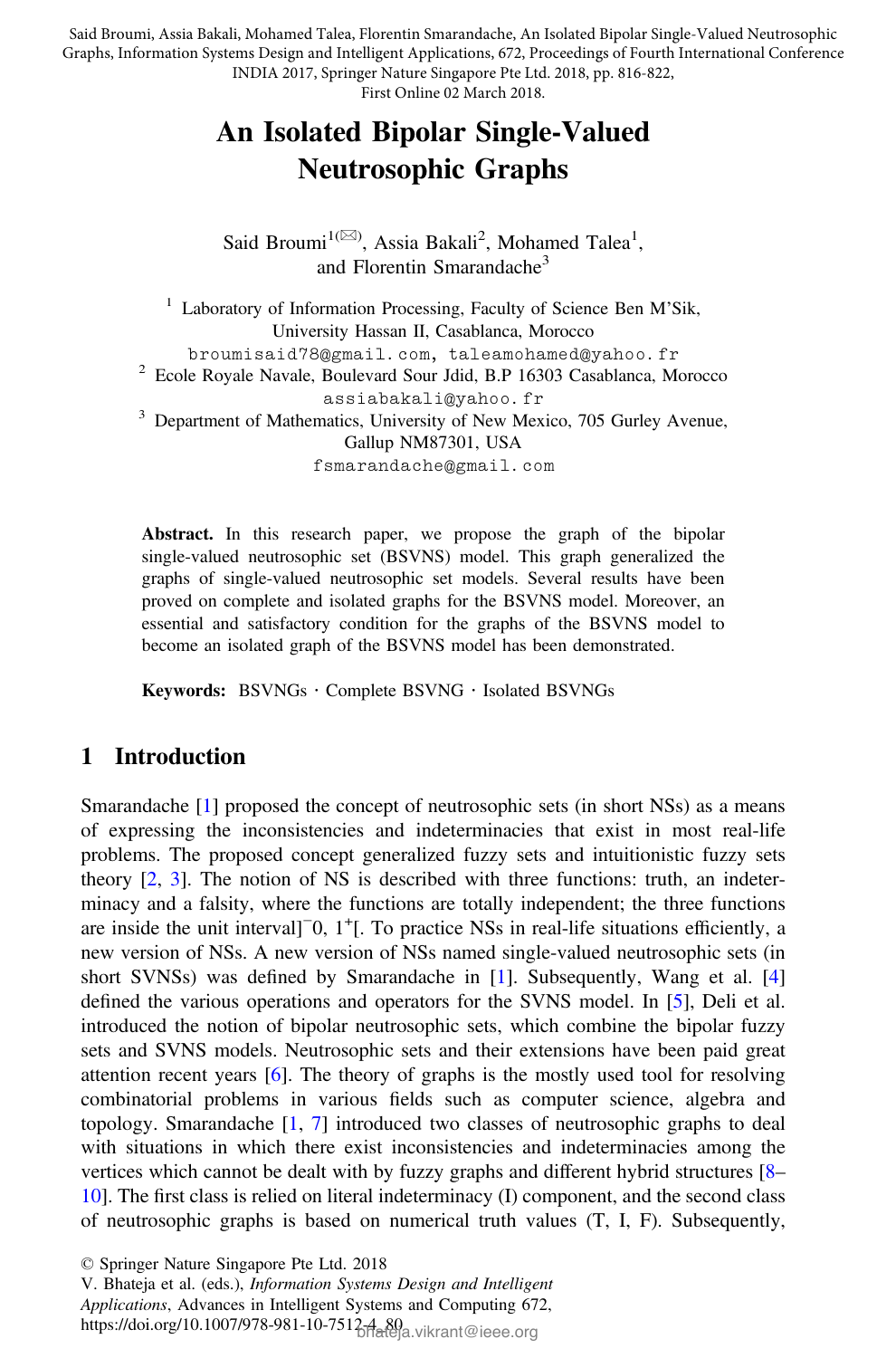Broumi et al.  $[11-13]$  introduced the concept single-valued neutrosophic graphs (in short SVNGs) and discussed some interesting results. Later on, the same authors [14– 17] proposed the concept of bipolar single-valued neutrosophic graphs (BSVNGs) and established some interesting results with proofs and illustrations.

The objective of our article is to demonstrate the essential and satisfactory condition of BSVNGs to be an isolated BSVNG.

#### 2 Background of Research

Some of the important background knowledge for the materials that are presented in this paper is presented in this section. These results can be found in  $[1, 4, 5, 12, 13]$ .

**Definition 2.1** [1]. Let  $\zeta$  be a universal set. The neutrosophic set A on the universal set  $\zeta$  is categorized into three membership functions, namely the true  $T_A(x)$ , indeterminate  $I_A(x)$  and false  $F_A(x)$  contained in real standard or non-standard subset of ]<sup>-</sup>0, 1<sup>+</sup>[, respectively respectively.

$$
-0 \le \sup T_A(x) + \sup I_A(x) + \sup F_A(x) \le 3^+ \tag{1}
$$

**Definition 2.2** [4]. Let  $\zeta$  be a universal set. The single-valued neutrosophic sets (SVNSs) A on the universal  $\zeta$  is denoted as following

$$
A = \{ \langle x : T_A(x), I_A(x), F_A(x) > x \in \zeta \} \tag{2}
$$

The functions  $T_A(x) \in [0, 1]$ ,  $I_A(x) \in [0, 1]$  and  $F_A(x) \in [0, 1]$  are called "degree of truth, indeterminacy and falsity membership of x in A", which satisfy the following condition:

$$
0 \le T_A(x) + I_A(x) + F_A(x) \le 3 \tag{3}
$$

**Definition 2.3** [12]. A SVNG of  $G^* = (V, E)$  is a graph  $G = (A, B)$  where

a. The following memberships:  $T_A: V \to [0,1]$ ,  $I_A: V \to [0,1]$  and  $F_A: V \to [0,1]$ represent the truth, indeterminate and false membership degrees of  $x \in V$ respectively and

$$
0 \le T_A(w) + I_A(w) + F_A(w) \le 3 \quad \forall \, w \in V \tag{4}
$$

b. The following memberships:  $T_B : E \to [0, 1], I_B : E \to [0, 1]$  and  $F_B : E \to [0, 1]$  are defined by

$$
T_{B}(\nu, w) \le \min[T_{A}(\nu), T_{A}(w)] \tag{5}
$$

$$
I_B(v, w) \ge \max[I_A(v), I_A(w)] \text{ and } (6)
$$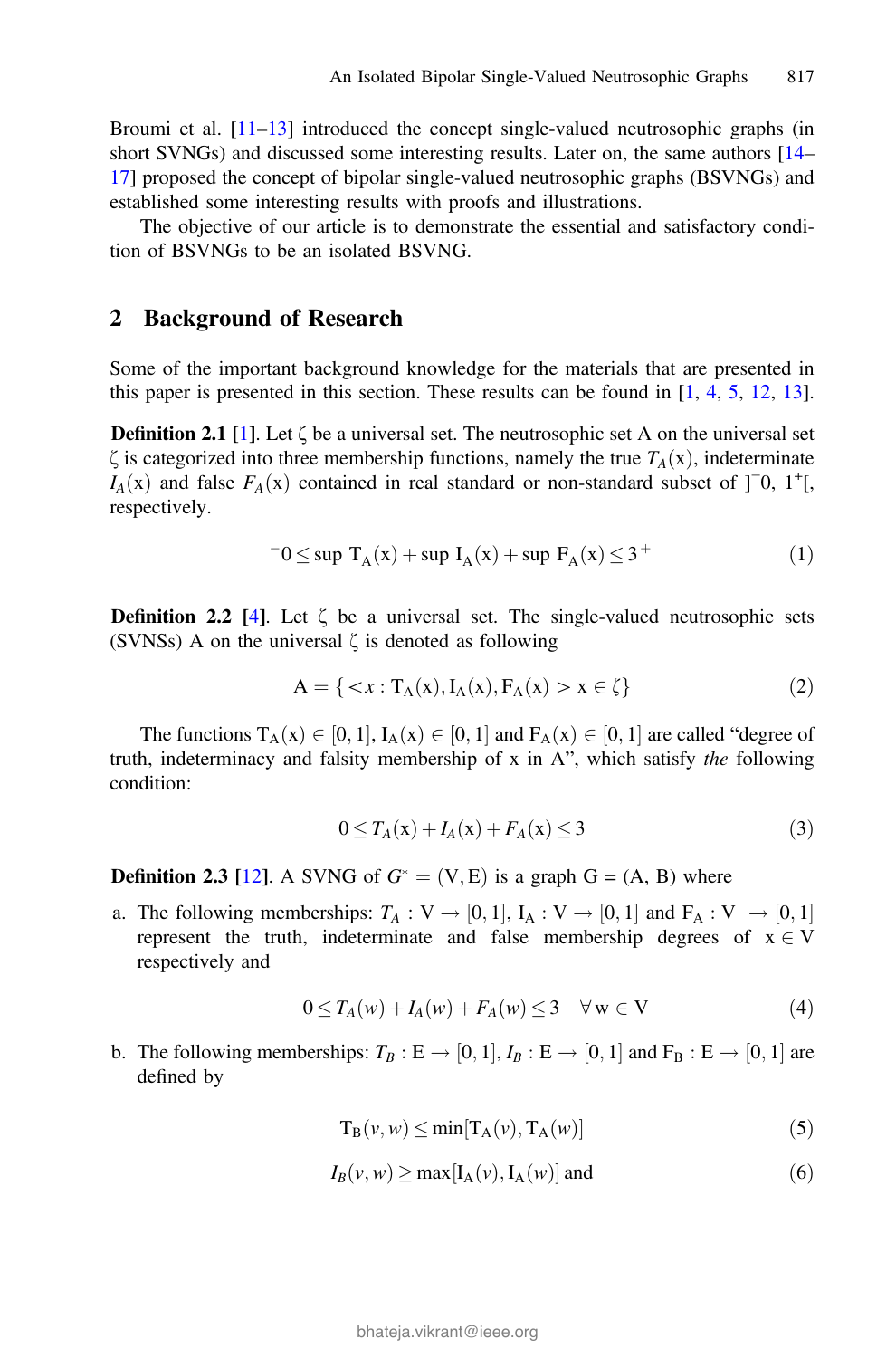818 S. Broumi et al.

$$
F_B(v, w) \ge \max[F_A(v), F_A(w)] \tag{7}
$$

Represent the true, indeterminate and false membership degrees of the arc  $(v, w) \in$  $(V \times V)$ , where (Fig. 1)

$$
0 \le T_B(v, w) + I_B(v, w) + F_B(v, w) \le 3 \quad \forall (v, w) \in E
$$
 (8)



Fig. 1. SVN graph

**Definition 2.4 [12].** A SVNG  $G = (A, B)$  is named complete SVNG if

$$
T_B(v, w) = min[T_A(v), T_A(w)] \tag{9}
$$

$$
I_{B}(\nu, w) = max[I_{A}(v), I_{A}(w)] \qquad (10)
$$

$$
F_{B}(\nu, w) = max[F_{A}(v), F_{A}(w)] \quad \forall \nu, w \in V
$$
\n(11)

**Definition 2.5** [12]. Given a SVNG  $G = (A, B)$ . Hence, the complement of SVNG on  $G^*$  is a SVNG  $\bar{G}$  on  $G^*$  where

$$
a.\bar{A} = A \tag{12}
$$

$$
b.\bar{T}_A(w) = T_A(w), \bar{I}_A(w) = I_A(w), \bar{F}_A(w) = F_A(w) \quad \forall w \in V
$$
 (13)

$$
c.\overline{T}_{\mathcal{B}}(v,w) = \min[T_{\mathcal{A}}(v), T_{\mathcal{A}}(w)] - T_{\mathcal{B}}(v,w)
$$
\n(14)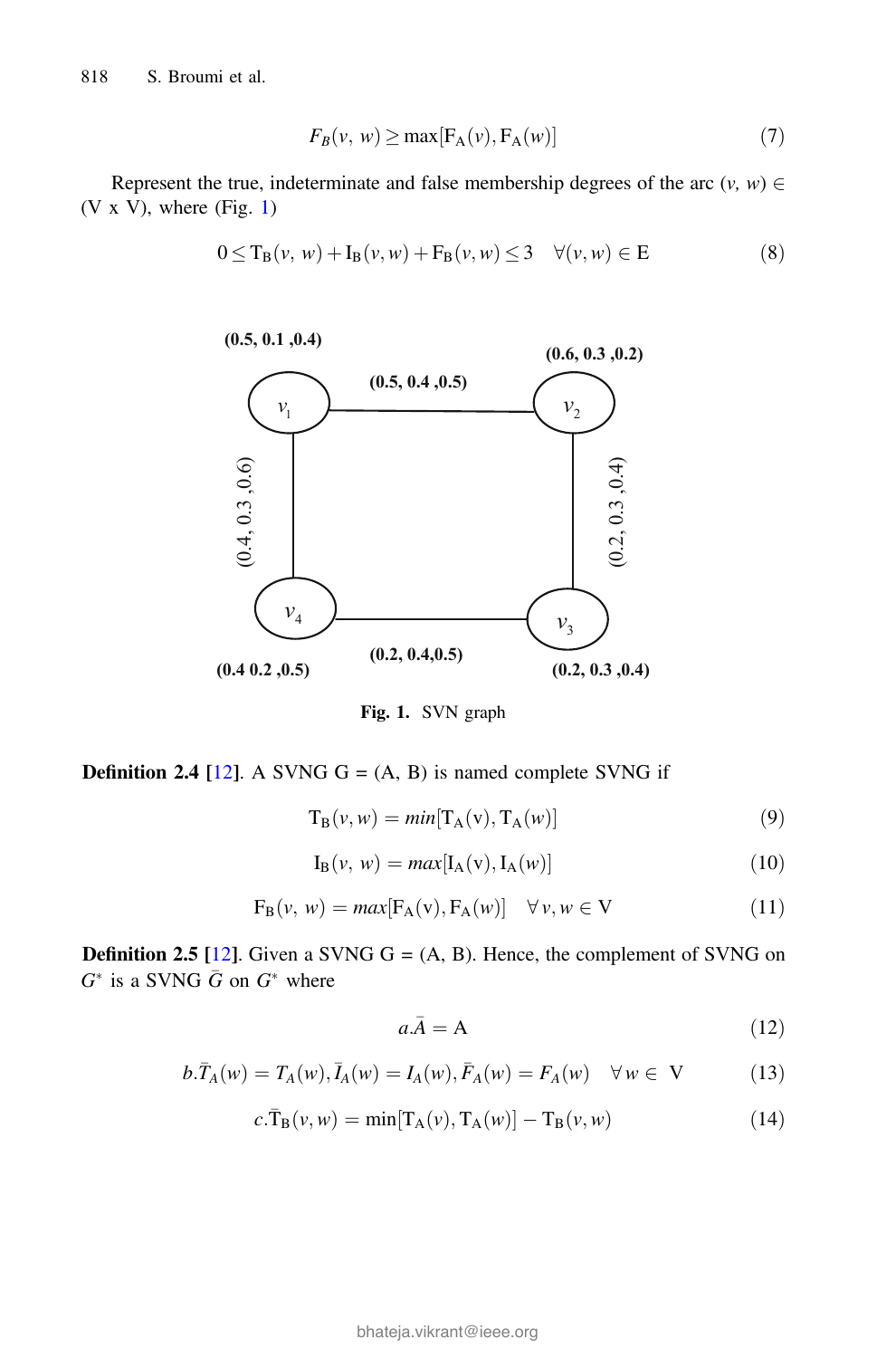$$
\bar{I}_{B}(v, w) = \max[I_{A}(v), I_{A}(w)] - I_{B}(v, w) \text{ and}
$$
\n(15)

$$
\bar{F}_{B}(\nu, w) = \max[F_{A}(\nu), F_{A}(w)] - F_{B}(\nu, w), \forall(\nu, w) \in E \tag{16}
$$

**Definition 2.6** [14]. A BSVNG of  $G^* = (V, E)$  is a partner  $G = (A, B)$  where A =  $(\mathbf{T}_A^P, \mathbf{I}_A^P, \mathbf{F}_A^N, \mathbf{I}_A^N, \mathbf{F}_A^N)$  is a BSVNS in V and  $\mathbf{B} = (\mathbf{T}_B^P, \mathbf{I}_B^P, \mathbf{F}_B^P, \mathbf{T}_B^N, \mathbf{I}_B^N, \mathbf{F}_B^N)$  is a BSVNS in  $\tilde{V}^2$  such that (Fig. 2)

$$
T_B^P(\nu, w) \le \min(T_A^P(\nu), T_A^P(w)), \quad T_B^N(\nu, w) \ge \max(T_A^N(\nu), T_A^N(w)) \tag{17}
$$

$$
I_{B}^{P}(\nu, w) \ge max(I_{A}^{P}(\nu), I_{A}^{P}(w)) \quad I_{B}^{N}(\nu, w) \le min(I_{A}^{N}(\nu), I_{A}^{N}(w)) \tag{18}
$$

$$
\mathbf{F}_{\mathbf{B}}^{\mathbf{P}}(\nu, w) \ge \max(\mathbf{F}_{\mathbf{A}}^{\mathbf{P}}(\nu), \mathbf{F}_{\mathbf{A}}^{\mathbf{P}}(\nu)), \quad \mathbf{F}_{\mathbf{B}}^{\mathbf{N}}(\nu, w) \le \min(\mathbf{F}_{\mathbf{A}}^{\mathbf{N}}(\nu), \mathbf{F}_{\mathbf{A}}^{\mathbf{N}}(\nu)) \quad \forall \mathbf{v}, \mathbf{w} \in \tilde{\mathbf{V}}^{2} \tag{19}
$$



**Definition 2.7** [14]. The complement of BSVNG  $G = (A, B)$  of  $G^* = (A, B)$  is a BSVNG  $\bar{G} = (\bar{A}, \bar{B})$  of  $\bar{G}^* = (V, V \times V)$  where  $\bar{A} = A = (T_A^P, I_A^P, T_A^P, T_A^N, I_A^N, F_A^N)$  and  $\bar{B} = (\bar{T}_B^P, \bar{I}_B^P, \bar{T}_B^N, \bar{I}_B^N, \bar{F}_B^N)$  is defined as

$$
\bar{T}_{B}^{P}(\nu, w) = min(T_{A}^{P}(\nu), T_{A}^{P}(w)) - T_{B}^{P}(\nu, w)
$$
\n(20)

$$
\bar{I}_{B}^{P}(\nu, w) = max(I_{A}^{P}(\nu), I_{A}^{P}(w)) - I_{B}^{P}(\nu, w)
$$
\n(21)

$$
\bar{F}_{B}^{P}(\nu, w) = max(F_{A}^{P}(\nu), F_{A}^{P}(w)) - F_{B}^{P}(\nu, w)
$$
\n(22)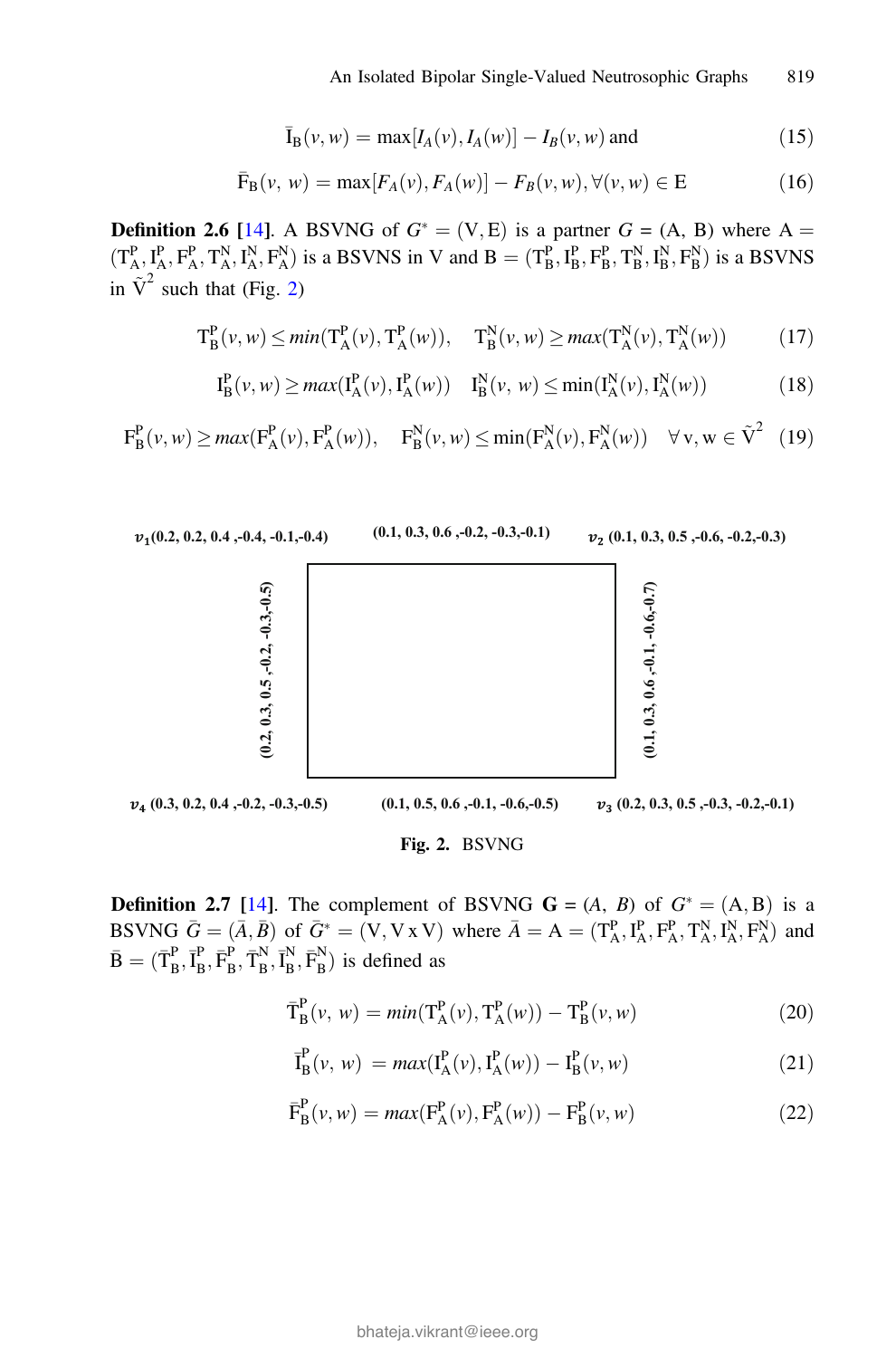$$
\overline{T}_{B}^{N}(\nu, w) = \max(T_{A}^{N}(\nu), T_{A}^{N}(w)) - T_{B}^{N}(\nu, w)
$$
\n(23)

$$
\bar{I}_{B}^{N}(\nu, w) = min(I_{A}^{N}(\nu), I_{A}^{N}(w)) - I_{B}^{N}(\nu, w)
$$
\n(24)

$$
\overline{\mathrm{F}}_{\mathrm{B}}^{\mathrm{N}}(\nu, w) \min(\mathrm{F}_{\mathrm{A}}^{\mathrm{N}}(\nu), (\nu)) - \mathrm{F}_{\mathrm{B}}^{\mathrm{N}}(\nu, w) \quad \forall \nu, w \in \mathrm{V}, \nu w \in \tilde{\mathrm{V}}^{2}
$$
 (25)

**Definition 2.8** [14]. A BSVNG  $G = (A, B)$  is said to be complete BSVNG if

$$
T_B^P(v, w) = \min(T_A^P(v), T_A^P(w)), \quad T_B^N(v, w) = \max(T_A^N(v), T_A^N(w)), \tag{26}
$$

$$
I_{B}^{P}(\nu, w) = \max(I_{A}^{P}(\nu), I_{A}^{P}(w)), \quad I_{B}^{N}(\nu, w) = \min(I_{A}^{N}(\nu), I_{A}^{N}(w))
$$
(27)

$$
F_B^P(v, w) = \max(F_A^P(v), F_A^P(w)), \quad F_B^N(v, w) = \min(F_A^N(v), F_A^N(w)) \quad \forall v, w \in V \quad (28)
$$

**Theorem 2.9** [13]: Let  $G = (A,B)$  be a SVNG, then the SVNG is called an isolated SVNG if and only if the complement of G is a complete SVNG.

#### 3 Main Results

**Theorem 3.1:** A BSVNG =  $(A,B)$  is an isolated BSVNG iff the complement of BSVNG is a complete BSVNG.

**Proof:** Given  $G = (A, B)$  be a complete BSVNG.

So 
$$
T_B^P(v, w) = min(T_A^P(v), T_A^P(w)),
$$
  $T_B^n(v, w) = max(T_A^n(v), T_A^n(w)),$   
\n $I_B^P(v, w) = max(I_A^P(v), I_A^P(w)),$   $I_B^n(v, w) = min(I_A^n(v), I_A^n(w)),$   
\n $F_B^P(v, w) = max(F_A^P(v), F_A^P(w)),$   $F_B^n(v, w) = min(F_A^n(v), F_A^n(w)),$   
\n $\forall v, w \in V.$ 

Hence in  $\bar{G}$ ,

$$
\begin{aligned} \bar{T}_B^P(v, w) &= \min(T_A^P(v), T_A^P(w)) - T_B^P(v, w) \\ &= \min(T_A^P(v), T_A^P(w)) - \min(T_A^P(v), T_A^P(w)) \\ &= 0 \end{aligned}
$$

and

$$
\overline{I}_{B}^{P}(v, w) = max(I_{A}^{P}(v), I_{A}^{P}(w)) - I_{B}^{P}(v, w) \n= max(I_{A}^{P}(v), I_{A}^{P}(w)) - max(I_{A}^{P}(v), I_{A}^{P}(w)) \n= 0
$$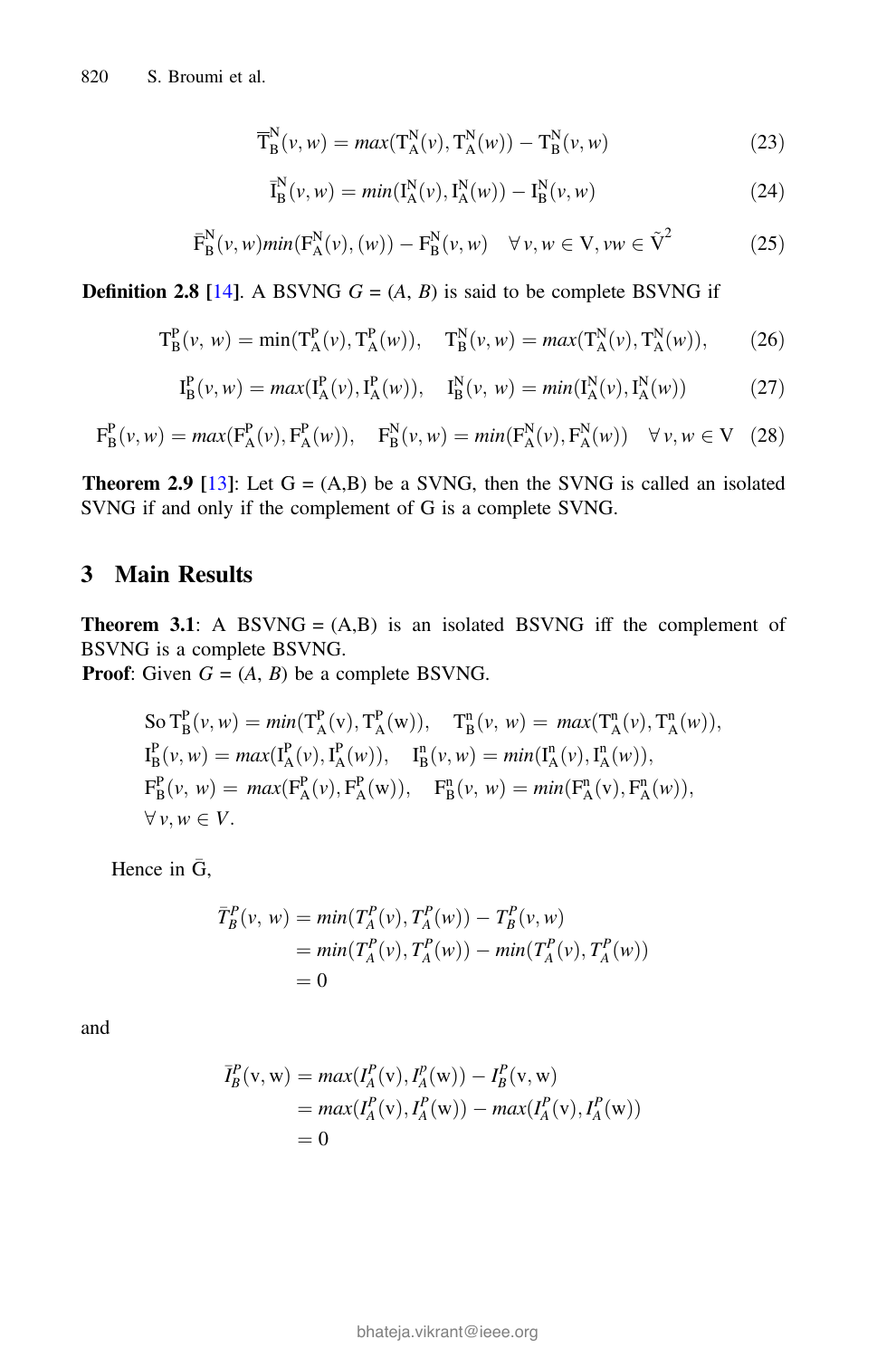In addition

$$
\begin{aligned} \bar{F}_B^P(v, w) &= \max(F_A^P(v), F_A^P(w)) - F_B^P(v, w) \\ &= \max(F_A^P(v), F_A^P(w)) - \max(F_A^P(v), F_A^P(w)) \\ &= 0 \end{aligned}
$$

We have for the negative membership edges

$$
\begin{aligned} \bar{T}_B^N(v, w) &= \max(\mathbf{T}_A^N(v), \mathbf{T}_A^N(w)) - T_B^N(v, w) \\ &= \max(T_A^N(v), T_A^N(w)) - \max(\mathbf{T}_A^N(v), \mathbf{T}_A^N(w)) \\ &= 0 \end{aligned}
$$

and

$$
\overline{I}_{B}^{N}(v, w) = min(I_{A}^{N}(v), I_{A}^{N}(w)) - I_{B}^{N}(v, w) \n= min(I_{A}^{N}(v), I_{A}^{N}(w)) - min(I_{A}^{N}(v), I_{A}^{N}(w)) \n= 0
$$

In addition

$$
\begin{aligned}\n\bar{F}_B^N(v, w) &= \min(F_A^N(v), F_A^N(w)) - F_B^N(v, w) \\
&= \min(F_A^N(v), F_A^N(w)) - \min(F_A^N(v), F_A^N(w)) \\
&= 0 \\
\text{So } (\bar{T}_B^P(v, w), \bar{I}_B^P(v, w), \bar{F}_B^P(v, w), \bar{T}_B^N(v, w), \bar{I}_B^N(v, w), \bar{F}_B^N(v, w)) = (0, 0, 0, 0, 0, 0)\n\end{aligned}
$$

Hence  $G = (A, B)$  is an isolated BSVNGs

Proposition 3.2: The notion of isolated BSVNGs generalized the notion of isolated fuzzy graphs.

**Proof:** If the value of  $I_A^P(w) = F_A^P(w) = T_A^P(w) = I_A^P(w) = F_A^P(w) = 0$ , then the notion of isolated BSVNGs is reduced to isolated fuzzy graphs of isolated BSVNGs is reduced to isolated fuzzy graphs.

Proposition 3.3: The notion of isolated BSVNGs generalized the notion of isolated SVNGs.

**Proof:** If the value of  $T_A^n(w) = T_A^n(w) = F_A^n(w) = 0$   $T_A^n(w)$ , then the concept of isolated RSVNGs is reduced to isolated SVNGs BSVNGs is reduced to isolated SVNGs.

## 4 Conclusion

In this article, we have extended the notion of isolated SVNGs to the notion of isolated BSVNGs. The notion of isolated BSVNGs generalized the isolated SVNGs.